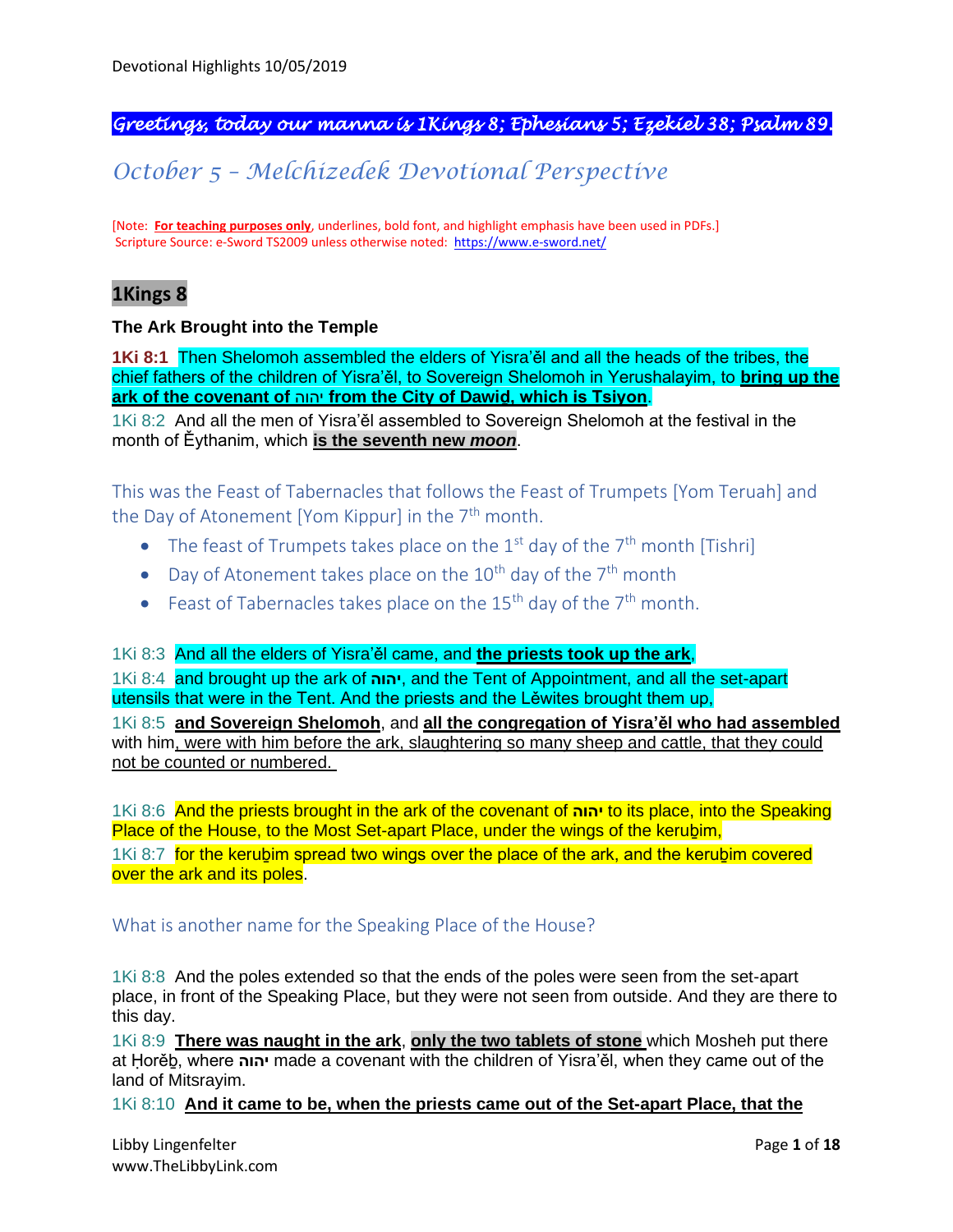# **cloud filled the House of** יהוה**,**

1Ki 8:11 **so that the priests were unable to stand and perform the service because of the cloud, for the esteem of** יהוה **filled the House of** יהוה**.**

Color the below picture.



# **Solomon Blesses YHWH**

1Ki 8:12 And Shelomoh said, "**יהוה** has said He would dwell in the dark cloud.

1Ki 8:13 I have indeed built You an exalted house, an established place for You to dwell in forever."

1Ki 8:14 And the sovereign turned around and blessed all the assembly of Yisra'ěl, while all the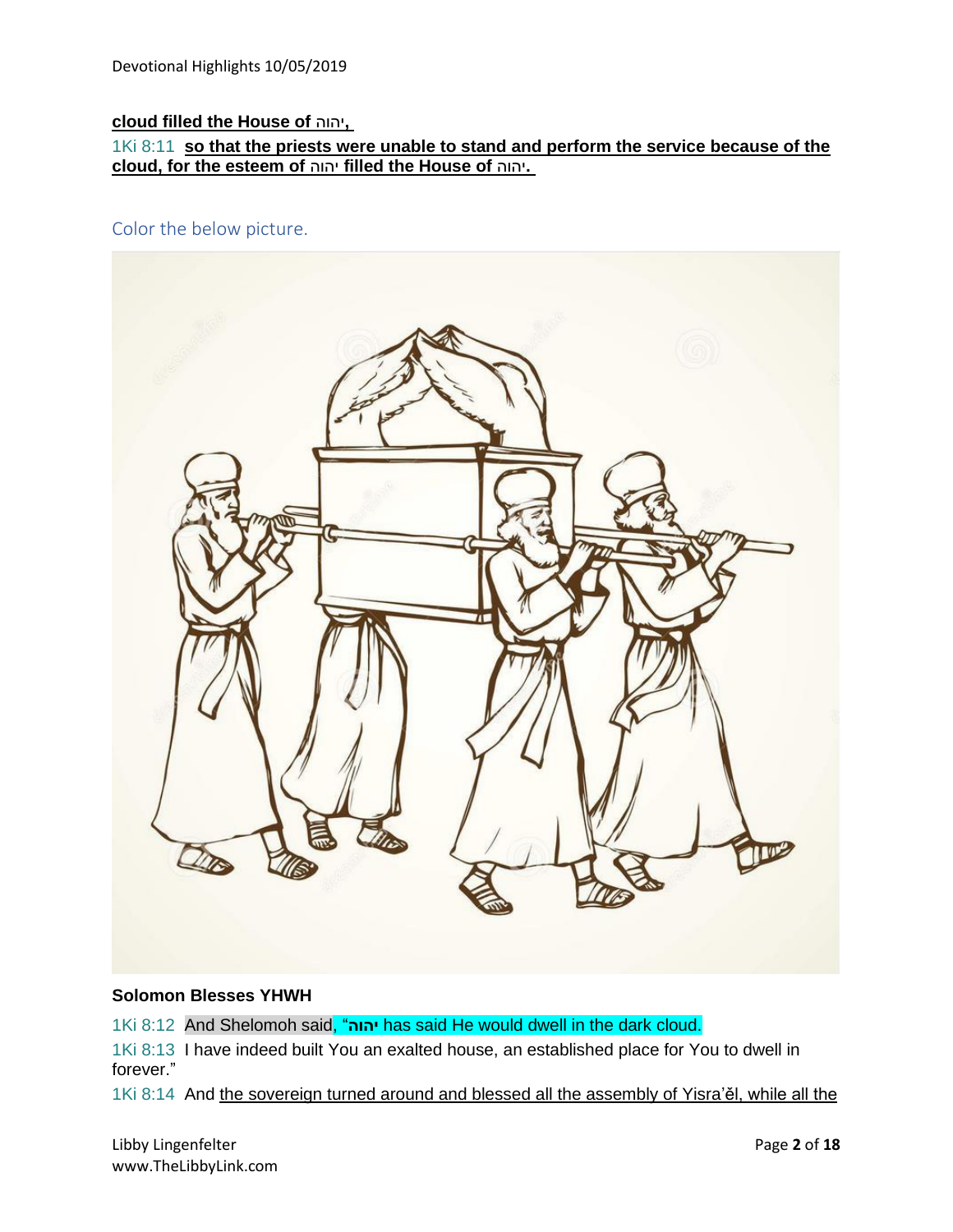assembly of Yisra'ěl was standing.

1Ki 8:15 And he said, "Blessed be **יהוה** Elohim of Yisra'ěl, who spoke with His mouth to my father Dawiḏ, and with His hand has filled it, saying,

1Ki 8:16 Since the day I brought My people Yisra'ěl out of Mitsrayim, I have chosen no city from any tribe of Yisra'ěl in which to build a house for My Name to be there, **but I chose Dawiḏ to be over My people Yisra'ěl.'**

1Ki 8:17 "And it was in the heart of my father Dawiḏ to build a house for the Name of **יהוה** Elohim of Yisra'ěl.

1Ki 8:18 "But **יהוה** said to my father Dawiḏ, 'Because it has been in your heart to build a house for My Name, you did well that it was in your heart.

1Ki 8:19 Only, you do not build the house, but your son, who is coming from your loins, he does build the house for My Name.'

1Ki 8:20 "Now **יהוה** has established His word which He spoke, and I have been raised up instead of my father Dawiḏ, and sit on the throne of Yisra'ěl, as **יהוה** promised, and built a house for the Name of **יהוה** Elohim of Yisra'ěl,

1Ki 8:21 and have appointed there a place for the ark, wherein is the covenant of **יהוה** which He made with our fathers, when He brought them out of the land of Mitsrayim."

# **Solomon's Prayer of Dedication**

1Ki 8:22 And Shelomoh stood before the slaughter-place of **יהוה** in front of all the assembly of Yisra'ěl, and spread out his hands toward the heavens,

1Ki 8:23 and said, "**יהוה** Elohim of Yisra'ěl, there is no Elohim in the heavens above or on earth below like You, guarding Your covenant and loving-commitment with Your servants who walk before You with all their heart,

1Ki 8:24 who has guarded that which You did promise Your servant Dawiḏ my father. Indeed, You have both spoken with Your mouth and have filled it with Your hand, as it is this day.

1Ki 8:25 "And now, **יהוה** Elohim of Yisra'ěl, guard what You promised Your servant Dawiḏ my father, saying, 'There is not to cease a man of yours before Me, sitting on the throne of Yisra'ěl – only, if your sons guard their way, to walk before Me as you have walked before Me.'

1Ki 8:26 "And now, O Elohim of Yisra'ěl, please let Your word come true which You have spoken to Your servant Dawiḏ my father.

1Ki 8:27 "For is it true: Elohim dwells on the earth? See, the heavens and the heavens of the heavens are unable to contain You, how much less this House which I have built!

1Ki 8:28 "Yet, shall You turn to the prayer of Your servant and his supplication, O **יהוה** my Elohim, and listen to the cry and the prayer which Your servant is praying before You today?

1Ki 8:29 "For Your eyes to be open toward this House night and day, toward the place of which You said, 'My Name is there,' to listen to the prayer which Your servant makes toward this place.

1Ki 8:30 "Then, shall You hear the supplication of Your servant and of Your people Yisra'ěl when they pray toward this place, when You hear in Your dwelling place, in the heavens? And shall You hear, and forgive?

1Ki 8:31 "**If anyone sins against his neighbor**, and he has lifted up an oath on him, to cause him to swear, and comes and swears before Your slaughter-place in this House,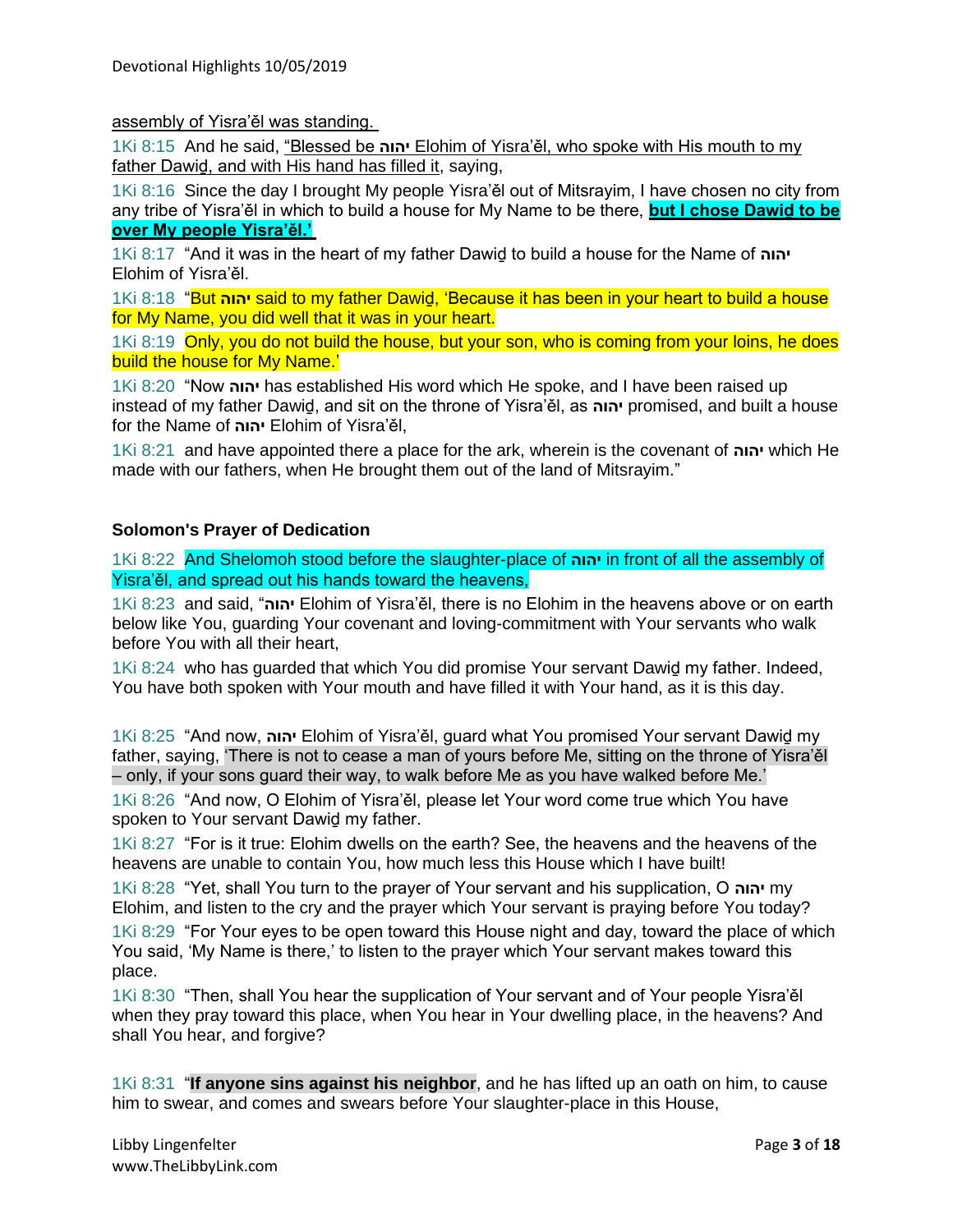1Ki 8:32 then hear in the heavens, and act and rightly rule Your servants, declaring the wrongdoer wrong, bringing his way on his head, and declaring the righteous right by giving him according to his righteousness.

1Ki 8:33 "When Your people Yisra'ěl are smitten before an enemy, because they have sinned against You, and they shall turn back to You and confess Your Name, and pray and make supplication to You in this House,

1Ki 8:34 then hear in the heavens, and forgive the sin of Your people Yisra'ěl, and bring them back to the land which You gave to their fathers.

1Ki 8:35 "When the heavens are shut up and there is no rain because they sin against You, when they pray toward this place and confess Your Name, and turn from their sin because You afflict them,

1Ki 8:36 then hear in the heavens, and forgive the sin of Your servants, Your people Yisra'ěl – for You teach them the good way in which they should walk – and shall give rain on Your land which You have given to Your people as an inheritance.

1Ki 8:37 "When there is scarcity of food in the land; when there is pestilence, blight, mildew, locusts, grasshoppers; when their enemy distresses them in the land of their cities; any plague, any sickness,

1Ki 8:38 whatever prayer, whatever supplication *made* by anyone of all Your people Yisra'ěl, each knowing the plague of his own heart, and shall spread out his hands toward this House,

1Ki 8:39 then hear in the heavens, Your dwelling place, and forgive, and act, and render unto everyone according to all his ways, whose heart You know. Because You – You alone – know the hearts of all the sons of men,

1Ki 8:40 so that they fear You all the days that they live in the land which You gave to our fathers.

1Ki 8:41 "Also, concerning a foreigner, who is not of Your people Yisra'ěl, but has come from a far land for Your Name's sake –

1Ki 8:42 since they hear of Your great Name and Your strong hand and Your outstretched arm – and he shall come and pray toward this House,

1Ki 8:43 hear in the heavens Your dwelling place, and do according to all for which the foreigner calls to You, so that all peoples of the earth know Your Name and fear You, as do Your people Yisra'ěl, and know that this House which I have built is called by Your Name.

1Ki 8:44 "When Your people go out to battle against their enemy, in the way that You send them, and they shall pray to **יהוה** toward the city which You have chosen and toward the House which I have built for Your Name,

1Ki 8:45 then shall You hear in the heavens their prayer and their supplication, and maintain their cause?

1Ki 8:46 "When they sin against You – for there is no one who does not sin – and You become enraged with them and give them to the enemy, and they take them captive to the land of the enemy, far or near;

1Ki 8:47 and they shall turn back unto their heart in the land where they have been taken captive, and shall turn, and make supplication to You in the land of those who took them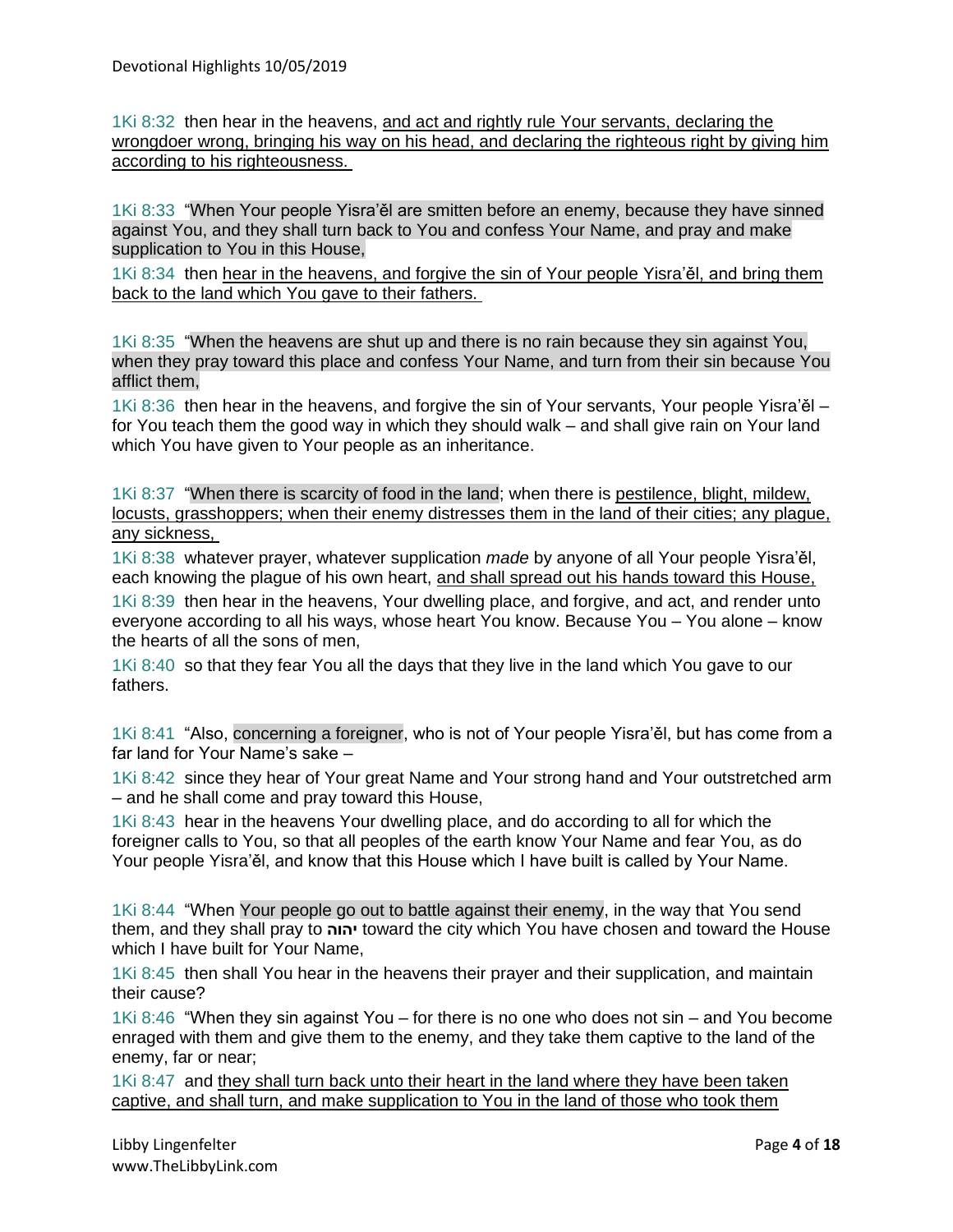captive, saying, 'We have sinned and acted crookedly, we have committed wrong,'

1Ki 8:48 and they shall turn back to You with all their heart and with all their being in the land of their enemies who led them away captive, and shall pray to You toward their land which You gave to their fathers, the city which You have chosen and the House which I have built for Your Name,

1Ki 8:49 then shall You hear in the heavens Your dwelling place their prayer and their supplication, and maintain their cause,

1Ki 8:50 and forgive Your people who have sinned against You, and all their transgressions which they have transgressed against You? And give them compassion before those who took them captive, and they shall have compassion on them.

1Ki 8:51 For they are Your people and Your inheritance, whom You brought out of Mitsrayim, out of the iron furnace.

1Ki 8:52 "Let Your eyes be open to the supplication of Your servant and the supplication of Your people Yisra'ěl, to listen to them whenever they call to You.

1Ki 8:53 "For You have separated them unto Yourself for an inheritance, out of all the peoples of the earth, as You spoke by the hand of Your servant Mosheh, when You brought our fathers out of Mitsrayim, O Master **יהוה**."

# **Solomon's Benediction**

1Ki 8:54 And it came to be, when Shelomoh had ended praying all this prayer and supplication to **יהוה**, that he rose up from before the slaughter-place of **יהוה**, from kneeling on his knees with his hands spread up to the heavens.

1Ki 8:55 And he stood and blessed all the assembly of Yisra'ěl with a loud voice, saying,

1Ki 8:56 "Blessed be **יהוה**, who has given rest to His people Yisra'ěl, according to all that He promised. There has not failed one word of all His good word, which He promised through His servant Mosheh.

1Ki 8:57 " **יהוה** our Elohim is with us as He was with our fathers – **He does not leave us nor forsake us –**

1Ki 8:58 **to incline our hearts to Himself, to walk in all His ways, and to guard His commands and His laws and His right-rulings, which He commanded our fathers.**

1Ki 8:59 "And let these words of mine, with which I have made supplication before **יהוה**, be near  **יהוה** our Elohim day and night, to maintain the cause of His servant and the cause of His people Yisra'ěl, the matter of each day in its day,

1Ki 8:60 so that all the peoples of the earth might know that **יהוה** is Elohim, there is no one else.

1Ki 8:61 "Let your heart therefore be perfect to **יהוה** our Elohim, to walk in His laws and guard His commands, as at this day."

# **Solomon's Sacrifices**

1Ki 8:62 And **the sovereign and all Yisra'ěl with him slaughtered slaughterings before .**יהוה

1Ki 8:63 And Shelomoh slaughtered slaughterings of peace *offerings*, which he slaughtered to  **יהוה**, twenty-two thousand bulls and one hundred and twenty thousand sheep. Thus the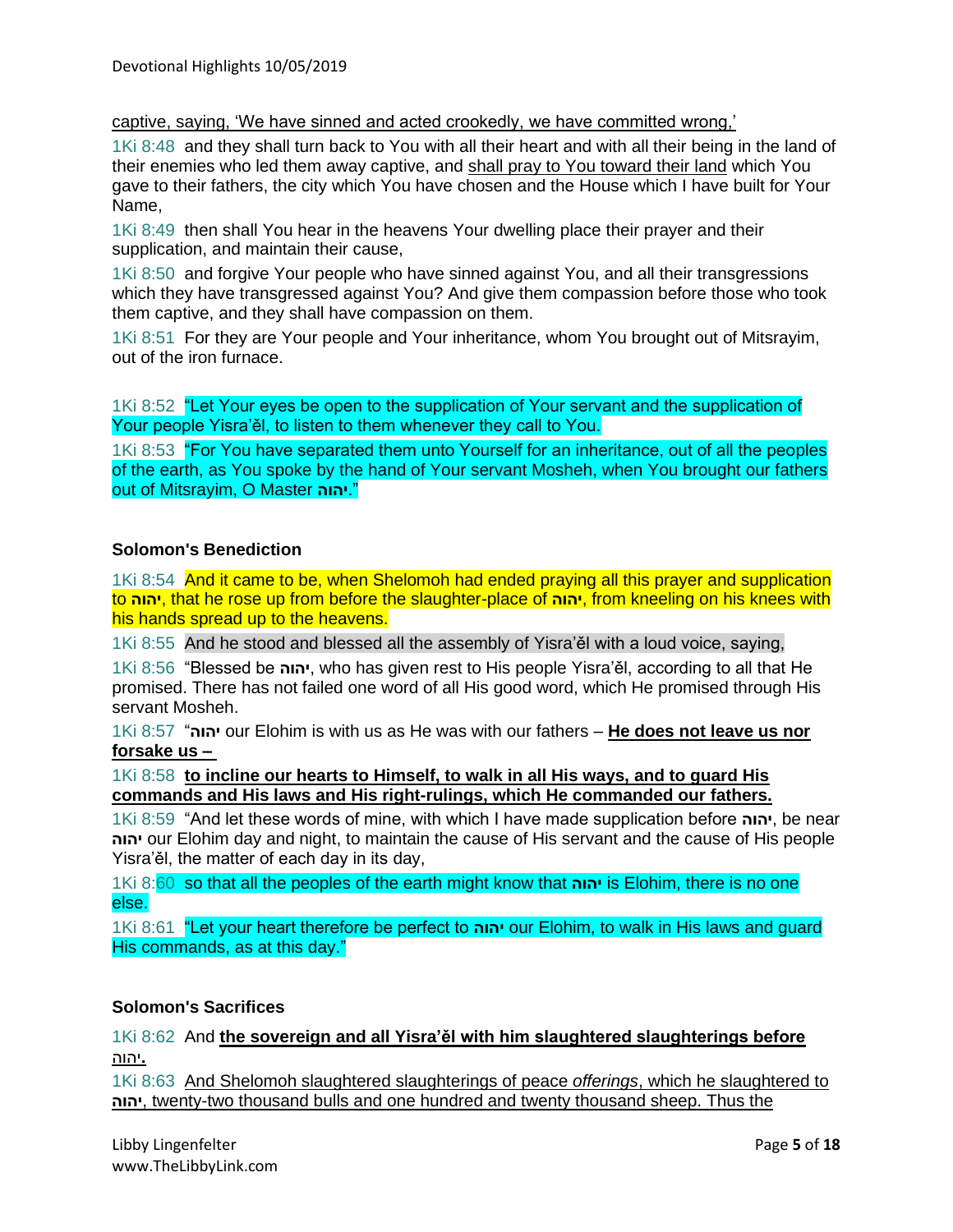# sovereign and all the children of Yisra'ěl dedicated the House of **יהוה**.

# Solomon also performed priestly and kingly duties as did his father David.

1Ki 8:64 On that day **the sovereign set apart the middle of the courtyard** that was in front of the House of **יהוה**, for there he made ascending offerings, and the grain offerings, and the fat of the peace offerings, because the bronze slaughter-place that was before **יהוה** was too small to contain the ascending offerings, and the grain offerings, and the fat of the peace offerings. 1Ki 8:65 And Shelomoh at that time performed the Festival, and all Yisra'ěl with him, a great assembly from the entrance of Ḥamath to the wadi of Mitsrayim, before **יהוה** our Elohim, **seven days and seven days** – fourteen days.<sup>a</sup> Footnote: <sup>a</sup>lt seems that the first seven were the Festival of Ḥanukkah (Dedication), and the last seven the Festival of Sukkot (Booths).

I disagree with the footnote about Hanukkah. Hanukkah was not one of YHWH's feast days. The Feast of Tabernacles would last 7 days but I am not sure why they followed it with another 7 days. In the next verse, it states on the 8<sup>th</sup> day, which is sometimes called the last great day, the people were sent away.

1Ki 8:66 **On the eighth day he sent the people away. And they blessed the sovereign, and went to their tents rejoicing and glad of heart for all the goodness that** יהוה **had done for His servant Dawiḏ, and for Yisra'ěl His people.**

Lev 23:36 'For seven days you bring an offering made by fire to **יהוה**. **On the eighth day there shall be a set-apart gathering for you, and you shall bring an offering made by fire to** יהוה**. It is a closing festival, you do no servile work.**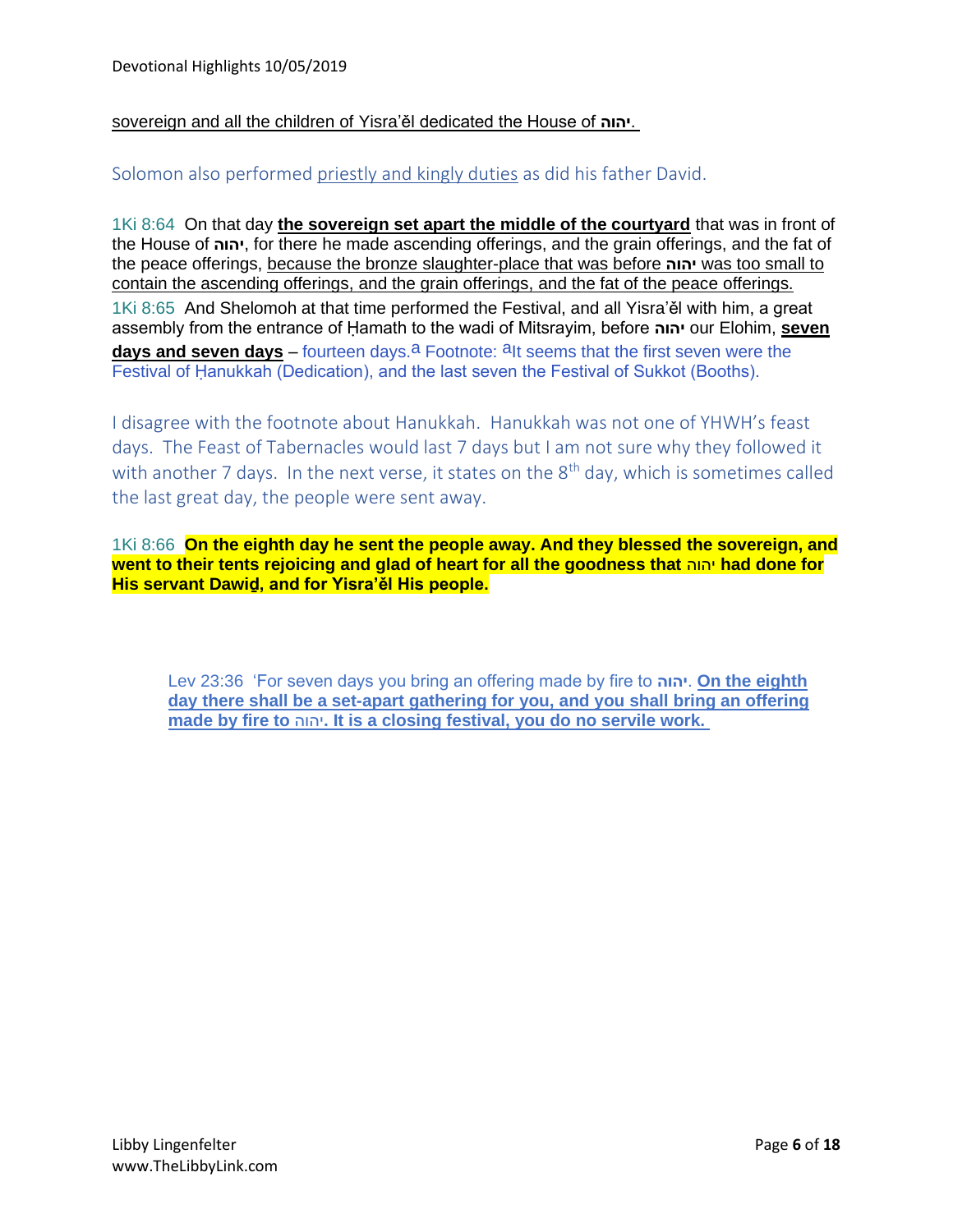Have you ever built, drawn, or decorated a sukkah? During the Feast of Tabernacles, the people of Yah build a temporary dwelling place outside and they share the Exodus story of when YHWH led His people out of Egypt. Have fun drawing and decorating your own sukkah!



1Ki 8:66 On the eighth day he sent the people away. And they blessed the sovereign, and **went to their tents** rejoicing and glad of heart for all the goodness that **יהוה** had done for His servant Dawiḏ, and for Yisra'ěl His people.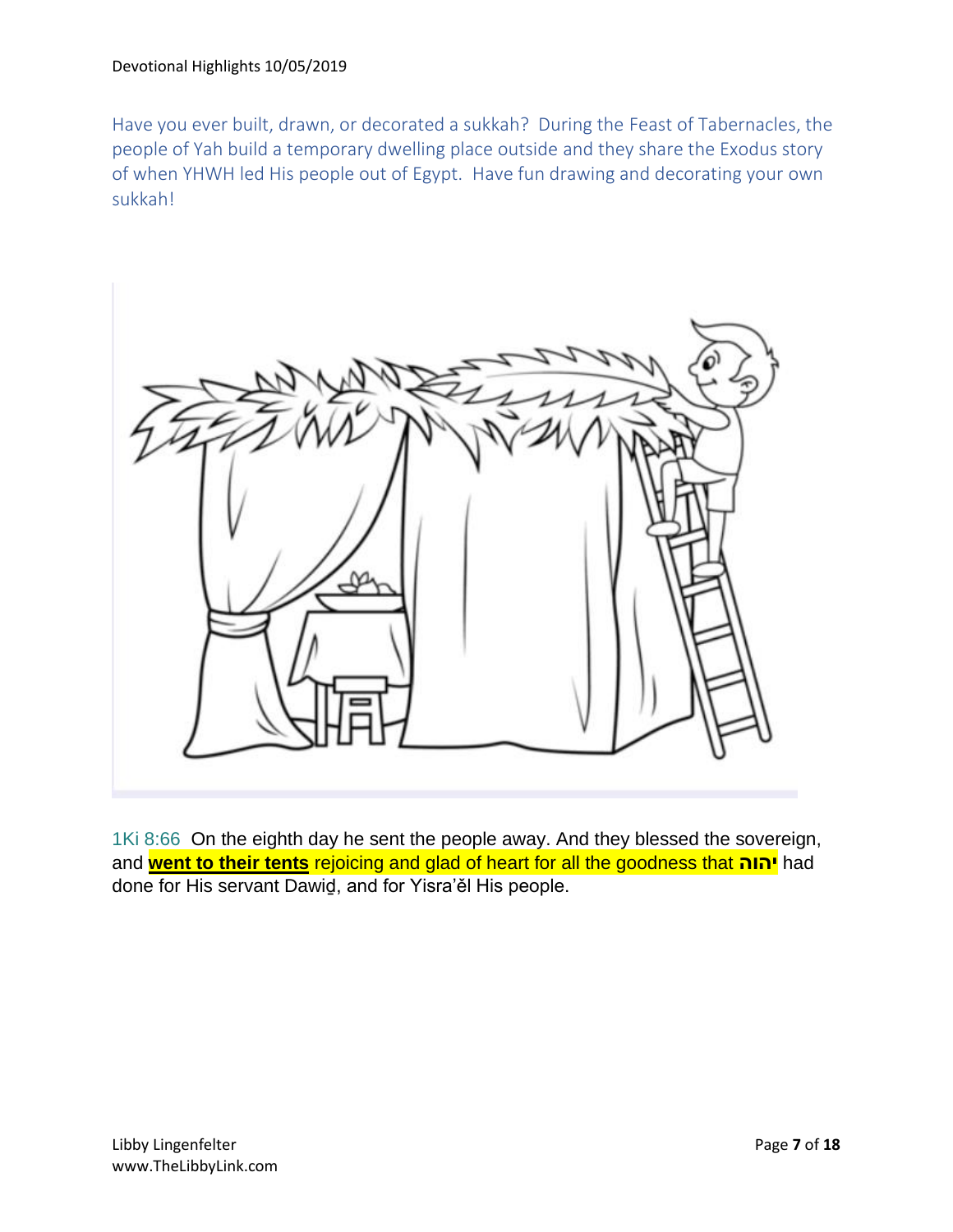

"Solomon said, "God has said that He would dwell in a cloud; I have built a magnificent temple for You, a place for You to dwell forever." (2 Kings 8:12)



©Bible Pathway Adventures 2018. For more coloring pages and Activity Books, visit our website: www.biblepathwayadventures.com

**Study the layout of Solomon's Temple.**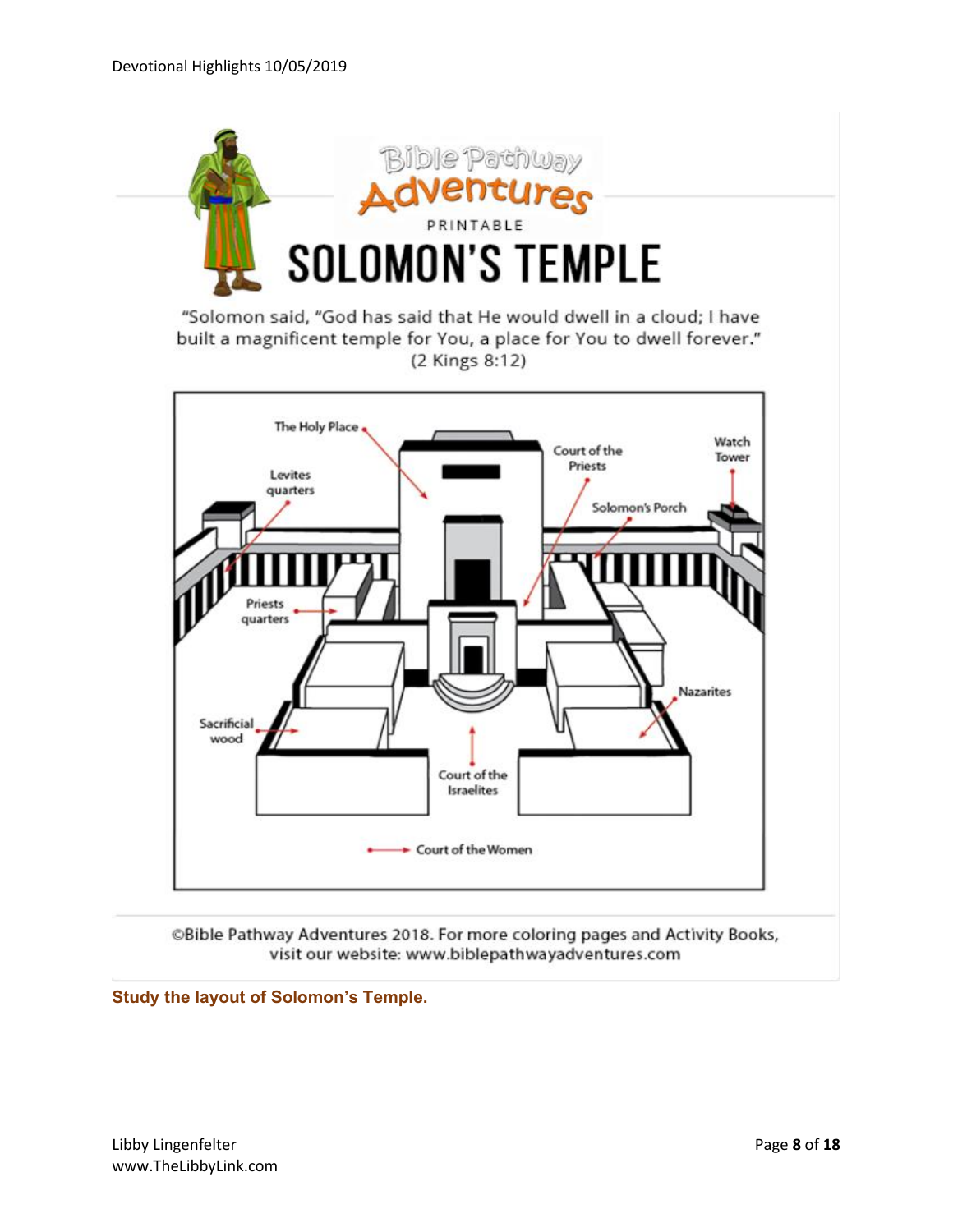# **Ephesians 5**

Ephesians 5 opens with some of our reasonable priestly duties.

Eph 5:1 Become, then, imitators of Elohim as beloved children.

Eph 5:2 And walk in love, as Messiah also has loved us, and gave Himself for us, a gift and an offering to Elohim for a sweet-smelling fragrance.

Eph 5:3 But whoring and all uncleanness, or greed of gain, let it not even be named among you, as is proper among set-apart ones –

Eph 5:4 neither filthiness, nor foolish talking, nor coarse jesting, which are not fitting, but rather thanksgiving.

Eph 5:5 For this you know, that no one who whores, nor unclean one, nor one greedy of gain, who is an idolater, has any inheritance in the reign of Messiah and Elohim.

Eph 5:6 Let no one deceive you with empty words,  $a$  for because of these the wrath of Elohim comes upon the sons of disobedience. Footnote: aSee Eph 4:14.

Eph 5:7 Therefore do not become partakers with them.

Then this chapter goes into warning against examples of **rotten fruit**.

Whoring and uncleanness Greed of gain should not even be named among us **Filthiness** Foolish talking Coarse jesting **Idolaters** Do not become partakers with such Drunkenness and loose behavior

For we once also walked in darkness but now in His Light. Walk as children of light and bear the good fruit, the fruit of the Spirit.

Eph 5:8 For you were once darkness, b but now you are> light in the Master. Walk as **children of light** – Footnote: <sup>b</sup>See Eph 2:2, Eph 4:18, Col 3:7.

Eph 5:9 for the fruit of the Spirit<sup>C</sup> is in all goodness, and righteousness, and truth – Footnote: CSee Php\_1:11. Eph 5:10 proving what is well-pleasing to the Master.

Eph 5:11 And have **no fellowship with the fruitless works of darkness**, but rather convict<sup>d</sup> them. Footnote: <sup>d</sup>See Joh\_16:8.

Eph 5:12 For it is a shame even to speak of what is done by them in secret.

Eph 5:13 But all *matters* being convictedd are manifested by the light, for whatever is manifested is light. Footnote: dSee Joh 16:8.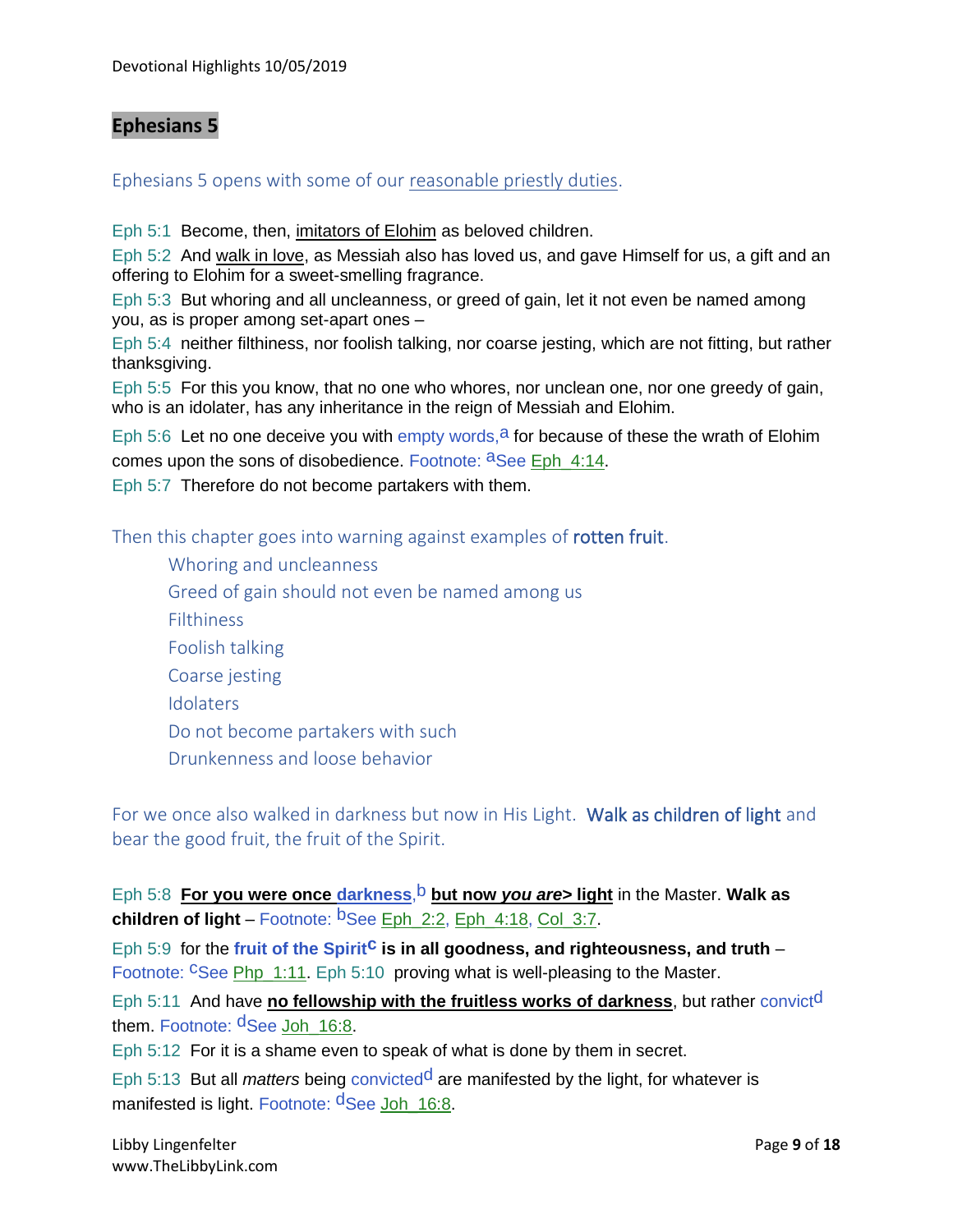Eph 5:14 That is why He says, "Wake up, you who sleep, <sup>Isa 26:19</sup> and arise from the dead, and Messiah shall shine on you."

There is much kingdom work to be done. We should redeem the time. Speak to one another with psalms and hymns; build up and do not tear down. Time is short and there is still much to learn, share, and much prophesy to be fulfilled; as well as to be understood!

Eph 5:15 See then that you walk exactly, not as unwise, but as wise,

Eph 5:16 **redeeming the time**, because the days are wicked.

Eph 5:17 So then do not be foolish, but understand what the desire of **יהוה** is.

Eph 5:18 And do not be drunk with wine, in which is loose behaviour, but be filled with the Spirit,

Eph 5:19 speaking to each other in psalms and songs of praise and spiritual songs, singing and striking the strings in your heart to the Master,

Eph 5:20 giving thanks always for all to Elohim the Father, in the Name of our Master **יהושע** Messiah,

Eph 5:21 subjecting yourselves to each other in the feare of Elohim. Footnote:  $e$ See Exo\_20:20.

The latter part of Ephesians 5 speaks beautifully as to how we, the temple [the tabernacle] are all jointly fitted together; in proper order and function; with respect and support of one another; and functioning in our gifts and position. Read the following verses with this mindset.

Eph 5:22 Wives, subject yourselves to your own husbands, as to the Master.

Eph 5:23 Because the husband is head of the wife, as also the Messiah is head of the assembly, and He is Saviour of the body.

Eph 5:24 But as the assembly is subject to Messiah, so also let the wives be to their own husbands in every respect.

Eph 5:25 Husbands, love your wives, as Messiah also did love the assembly and gave Himself for it,

Eph 5:26 **in order to set it apart and cleanse it with the washing of water by the Word,f** Footnote: <sup>f</sup> Rev 19:8-9.

Eph 5:27 in order **to present it to Himself a splendid assembly**, not having spot or wrinkle or any of this sort, but that it might be set-apart and blameless.

Eph 5:28 In this way husbands ought to love their own wives as their own bodies. He who loves his wife loves himself.

Eph 5:29 For no one ever hated his own flesh, but feeds and cherishes it, as also the Master does the assembly.

Eph 5:30 Because **we are members of His body, of His flesh and of His bones.**

Eph 5:31 **"For this cause a man shall leave his father and mother and be joined to his**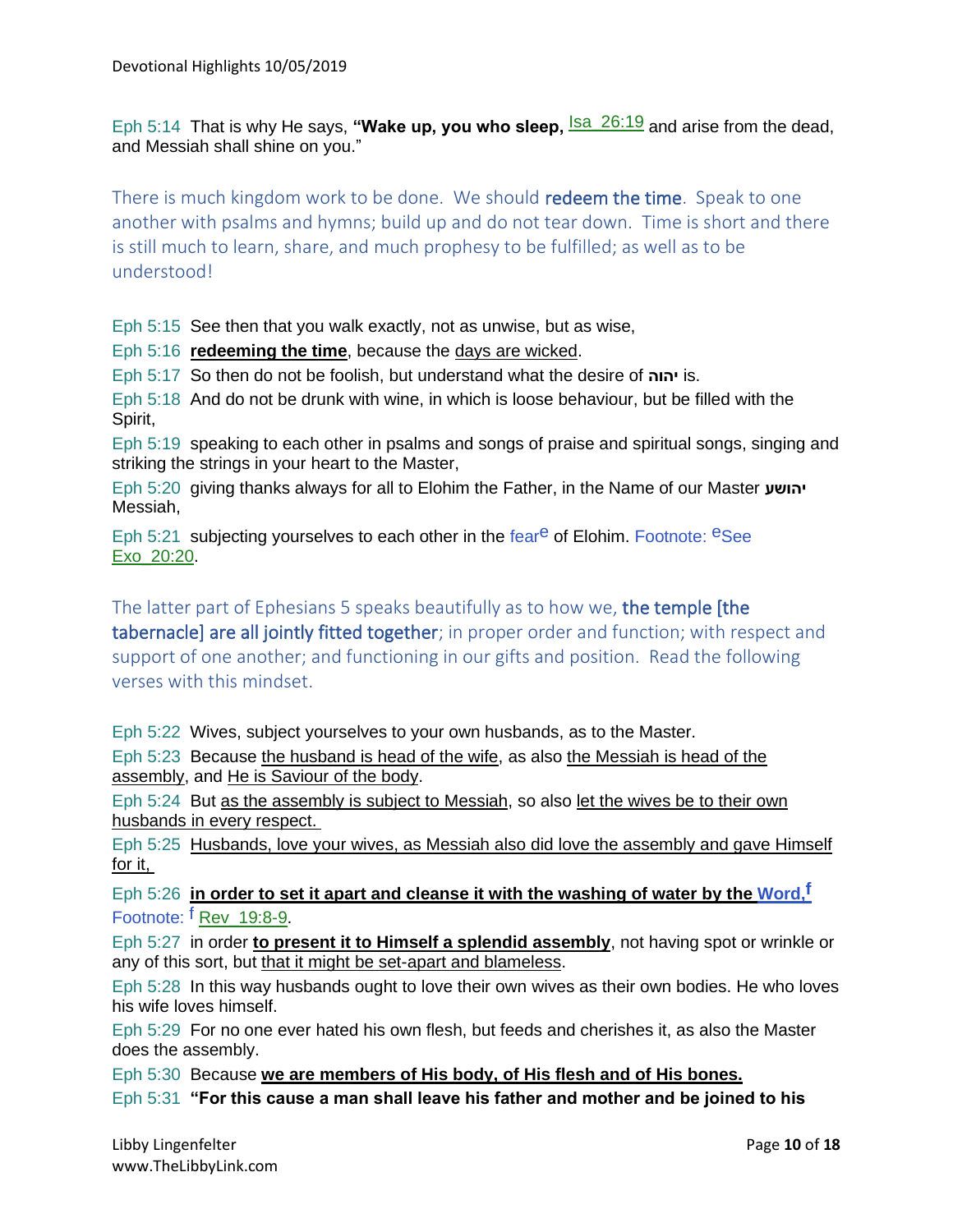# wife, and the two shall become one flesh." **Gen\_2:24**.

Eph 5:32 This secret is great, but I speak concerning Messiah and the assembly.

Eph 5:33 However, you too, everyone, let each one love his own wife as himself, and let the wife see that she fears her husband.

Name:

Date:



# Find the 'Rotten' Fruit

G M C C D T U I F Q U A L K Y X N P W F H N Y G W B S G S O E Z H E I C Y E L S I E H C X M C R W I W E Z Y K N S O S F B N B E U F G Z X V P V N N J G F N F C M H G K E N B T B O S R G V R J E Z B I L S T E A L I N G O H D P L L V R K R V R B S P A N A E M E P K J L D E E R G A E H D Y L Q V H E Y S H M G N I S R U C L P E R E S V E B I T H I T T I N G C H C I Z T U Z E K J J D T G Z J D G I H K L C A A D O E C H E A T I N G P Q Y K S U S V A U X Q T B E Z V J V T E J U Q D B H I M K D D H C P T V K A Z F R P L G C I L D S S E I L R S U X I L M X C I D Y N M Q K A R X Q K M O T W E O N M T T E Q I V C E Y K K A J F J W K I R A K V A X D E R R O D Q W P A U U P V W V I Y P M O G D O Y S Y H K E N X A I I T R T V W V D N F J Q L P P Y Q W N A A N V Z R X J B C M H M A C E W D N B F Y N B P O S P K P H Z G W N R H S G S W I R E P F G T I H H J R P I B V E T G Y J M R N K B I J C P L I O B K J C H T U J J S K V Q A Y O S L I C L D I O U S F V Z I E Q F E X G O O U S L Y Y E R X W U Y P C K V X R C Q Q M U C C O G J B B Y K U X O I J G R H K H V B N A C E G Z V A E Q Q Q R T L F Q N W M B O A T J V Q C R K N R J X J A U T L B M T D C T F

| <b>Hitting</b> | Jealousy  | Cursing  | Gossip |
|----------------|-----------|----------|--------|
| Cheating       | Rebellion | Stealing | Greed  |
| Coarse Jokes   | Lies      |          |        |

TheLIbbyTube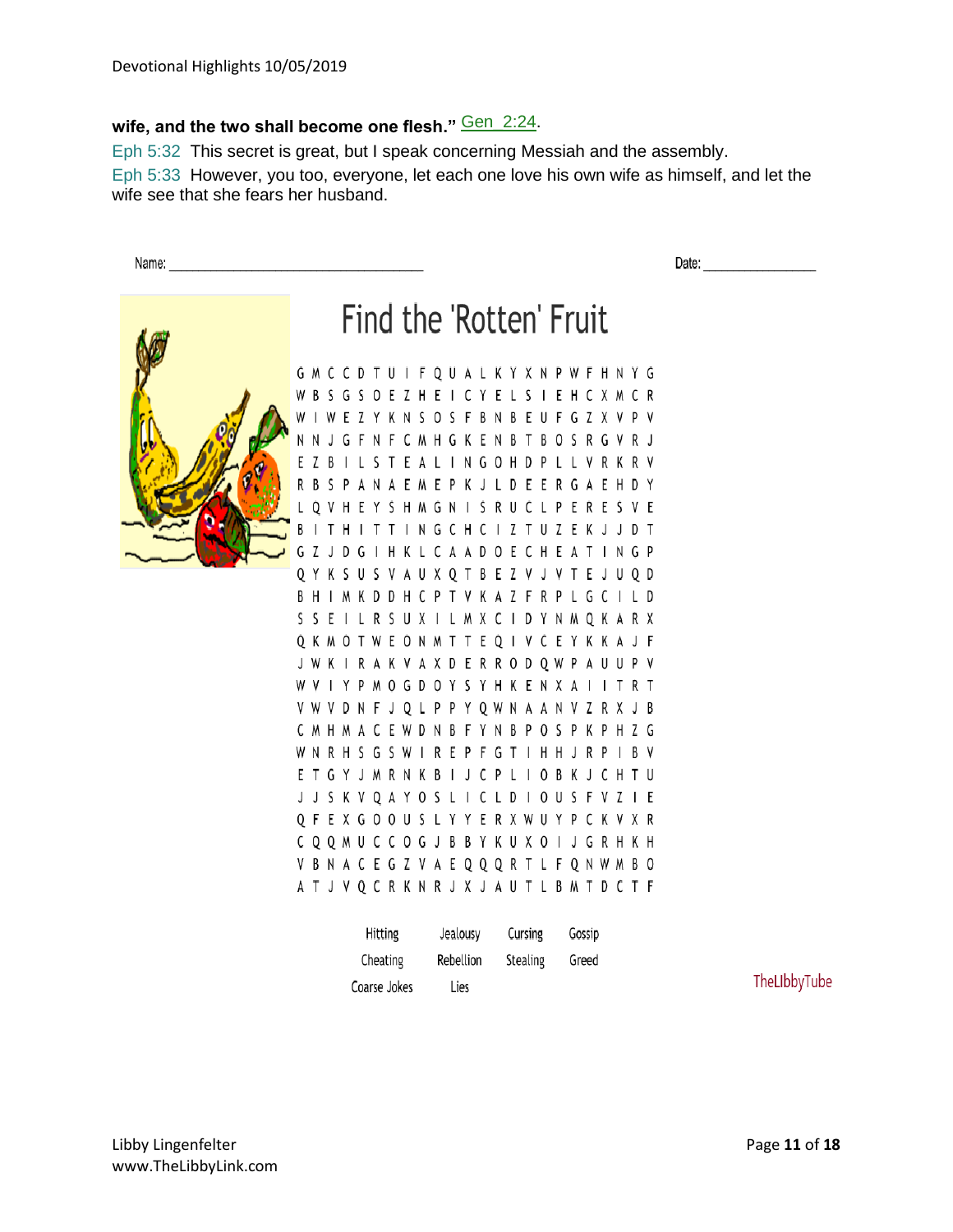# **Ezekiel 38** Ezekiel 38 falls within the 10th Scroll

# **EZEKIEL 13 SCROLLS** REFERENCE CHART Text in Chronological Order<br>(Chapter & Verse) Date Given in Text (M/D/Y) 33:21 - 39:29 (fall of Jerusalem - any prophetical aspect of 10/05/12 10 Volume closes here)

# **Prophecy Against Gog**

This chapter also has prophetic significance:

#### **The Defeat of Satan**

Rev 20:7 And when the thousand years have ended, Satan shall be released from his prison,

Rev 20:8 and he shall go out to lead the nations astray which are in the four corners of the earth, **Goḡ and Maḡoḡ,** Eze\_38:2 to gather them together for battle, whose number is as the sand of the sea.

Rev 20:9 And they came up over the breadth of the earth and surrounded the camp of the set-apart ones and the beloved city. And fire came down from Elohim out of the heaven and consumed them.

Rev 20:10 And the devil, who led them astray, was thrown into the lake of fire and sulphur where the beast and the false prophet *are*. And they shall be tortured day and night forever and ever.

#### **Eze 38:1** And the word of **יהוה** came to me, saying,

Eze 38:2 "Son of man, set your face against Gog, of the land of Magog, the prince of Rosh, Meshek, and Tubal, and prophesy against him.

Eze 38:3 "And you shall say, 'Thus says the Master **יהוה**,

- "See, I am against you, O Goq, the prince of Rosh, Meshek, and Tubal.
- Eze 38:4 "And I shall turn you around, and I shall put hooks into your jaws, and shall lead you out, with all your army, horses and horsemen, clad perfectly, a great assembly with armor and shields, all of them handling swords.
	- o Eze 38:5 "Persia, Kush, and Put are with them, all of them with shield and helmet,
	- $\circ$  Eze 38:6 "Gomer and all its bands, the house of To $q$ armah from the far north and all its bands, many peoples with you.
- Eze 38:7 "Be ready, prepare yourself, you and all your assemblies that are assembled unto you. And you shall be a guard for them.

Eze 38:8 **"After many days you shall be called up**. In the latter years you shall come into the land **of those brought back from the sword** and **gathered from many people on the mountains of Yisra'ěl**, which had been a continual waste. But they were brought out of the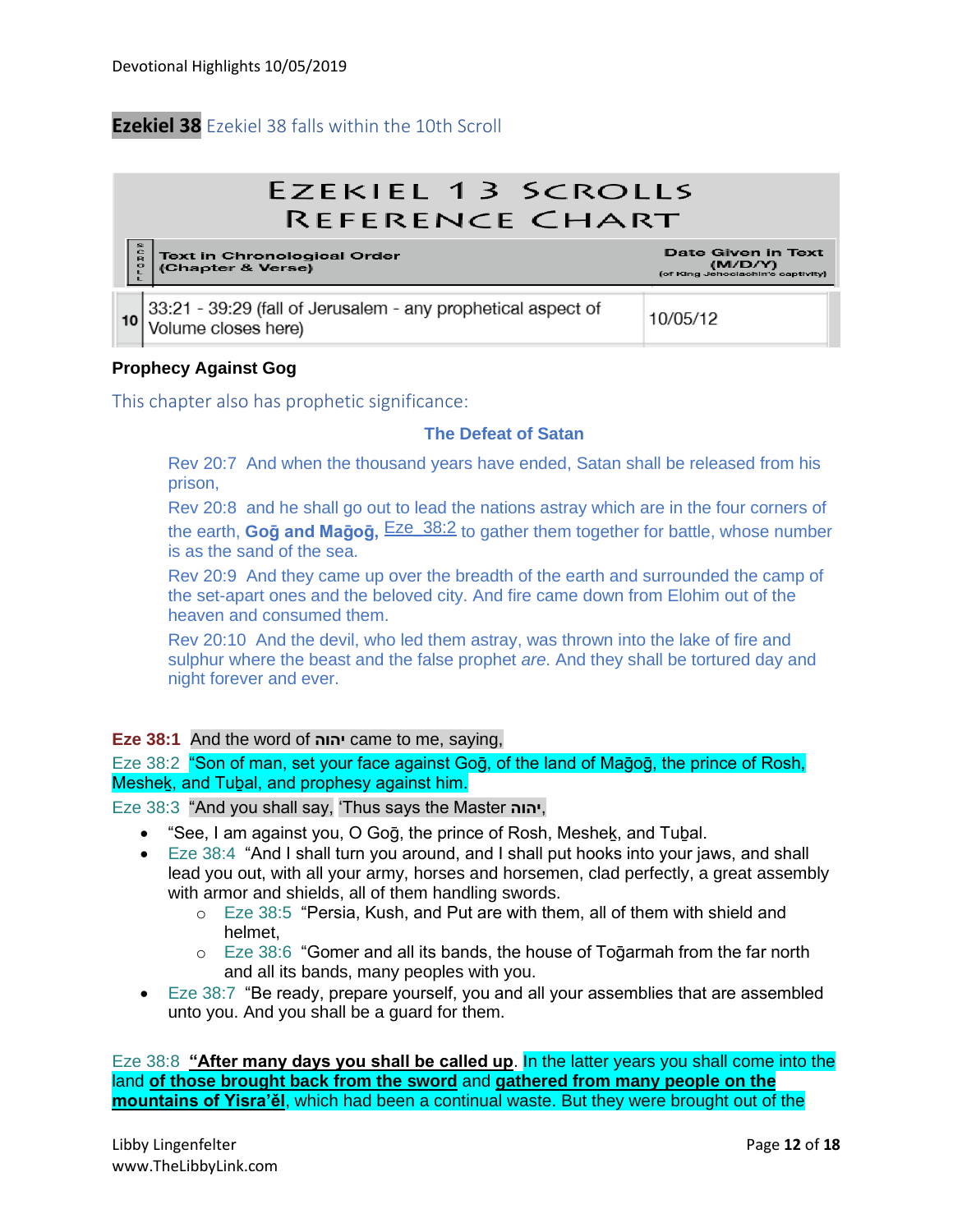# peoples, and all of them shall dwell safely.

Eze 38:9 "And you shall go up, coming like a storm, covering the land like a cloud, you and all your bands and many peoples with you."

Rev 20:9 And they came up over the breadth of the earth and surrounded the camp of the set-apart ones and the beloved city. And fire came down from Elohim out of the heaven and consumed them.

Eze 38:10 Thus said the Master **יהוה**," And it shall be in that day that words arise in your heart, and you shall devise an evil plan:

Eze 38:11 "And you shall say,

- 'Let me go up against a land of unwalled villages,
- let me go to those at rest who dwell safely,
- all of them dwelling without walls, and having neither bars nor gates,'
- Eze 38:12 to take plunder and to take booty,
- to stretch out your hand against the waste places that are again inhabited,
- and against a people gathered from the peoples,
- acquiring livestock and goods, who dwell in the middle of the land.

Jer 49:31 "Arise, go up to the nation at ease that dwells safely," declares **יהוה**." It has no gates or bars, they dwell alone.

Jer 49:32 "And their camels shall become plunder, and their large herds booty. And I shall scatter them to all winds, those who cut off the corner, and bring their calamity from all its sides," declares **יהוה**.

----------------------

Zec 2:4 and he said to him, "Run, speak to this young man, saying, 'Yerushalayim is to remain unwalled, because of the many men and livestock in it.

Zec 2:5 For I Myself am to her,' declares **יהוה**,' a wall of fire all around, and for esteem I am in her midst.' "

# Eze 38:13 "Sheḇa, and Deḏan, and the merchants of Tarshish, and all their young lions shall say to you,

- 'Have you come to take plunder?
- Have you gathered your army to take booty, to bear away silver and gold, to take away livestock and goods, to take great plunder?' " '

Eze 38:14 "Therefore, son of man, prophesy, and you shall say to Goḡ, 'Thus said the Master  **יהוה**," In that day when My people Yisra'ěl dwell safely, would you not know?

• Eze 38:15 "And you shall come from your place out of the far north, you and many peoples with you, all of them riding on horses, a great assembly and a mighty army.

> Rev 20:8 and he shall go out to lead the nations astray which are in the four corners of the earth, **Goḡ and Maḡoḡ,** Eze\_38:2 to gather them together for battle, whose number is as the sand of the sea.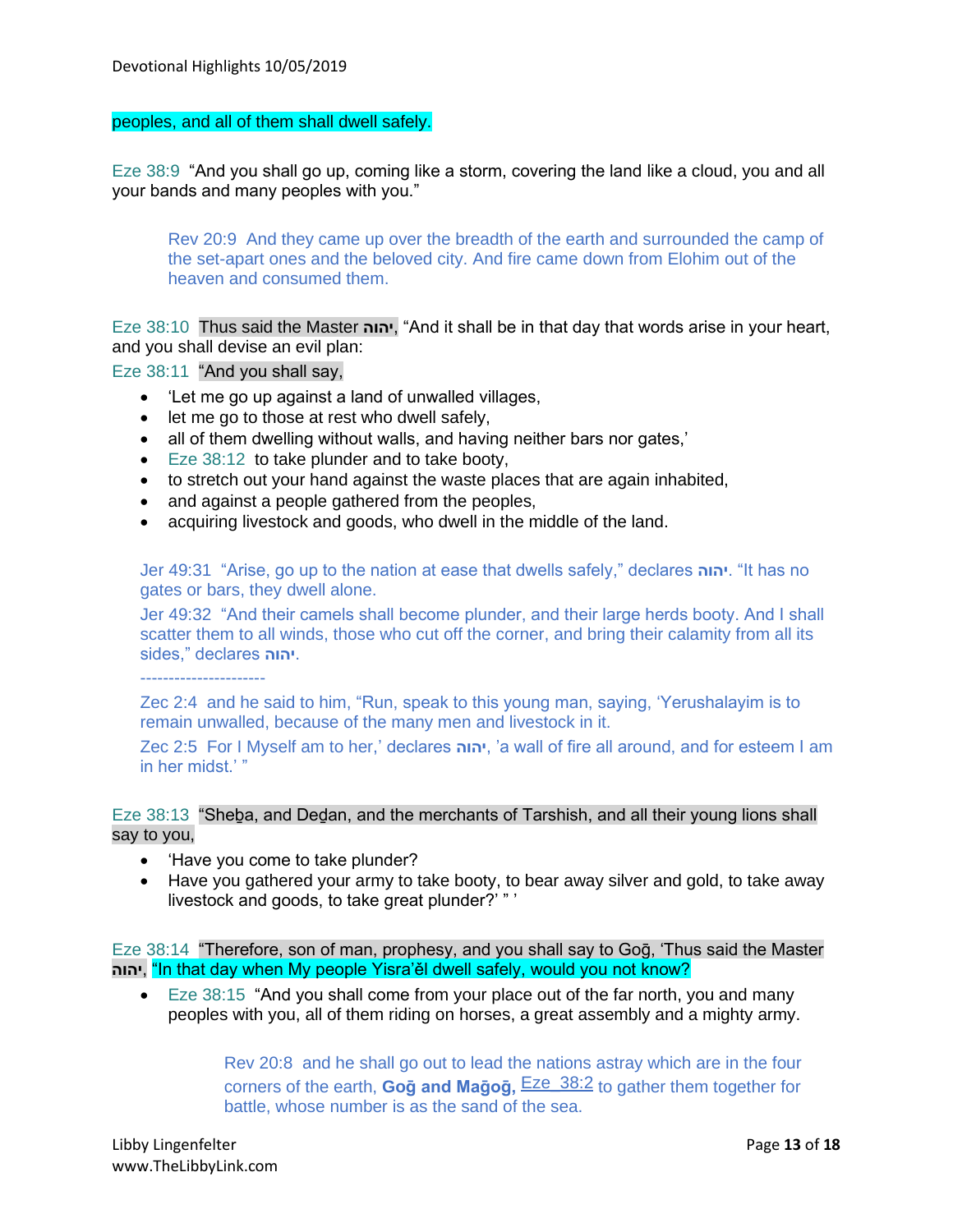- Eze 38:16 "And you shall come up against My people Yisra'ěl like a cloud, to cover the land  $-$  in the latter days it shall be.
- And I shall bring you against My land, in order that the nations know Me, when I am set apart in you, O Goḡ, before their eyes."
- •

Eze 38:17 Thus said the Master **יהוה**," Are you the one I spoke of in former days by My servants the prophets of Yisra'ěl, who prophesied for years in those days, to bring you against them?

- $\bullet$  Eze 38:18 "And it shall be on that day, on the day when Gog comes against the land of Yisra'ěl," declares the Master **יהוה**," that My wrath shall come up in My face.
- Eze 38:19 "For in My jealousy and in the fire of My wrath I have spoken, **'On that day there shall be a great shaking in the land of Yisra'ěl,**

Rev 16:18 And there came to be noises and thunders and lightnings. And there came to be a great earthquake, such a mighty and great earthquake as had not came to be since men were on the earth.

- o Eze 38:20 so that the fish of the sea,
- $\circ$  and the birds of the heavens.
- $\circ$  and the beasts of the field,
- o and all creeping creatures that creep on the earth,
- o and all men who are on the face of the earth shall shake at My presence.
- o And the mountains shall be thrown down,
- o and the steep places shall fall,
- o and every wall fall to the ground.'

Zec 14:2 **And I shall gather all the nations to battle against Yerushalayim**.a And the city shall be taken, the houses plundered, and the women ravished. Half of the city shall go into exile, but the remnant of the people shall not be cut off

from the city. Footnote: <sup>a</sup> Joe\_3:2, Zep\_3:8, Rev\_16:14.

Zec 14:3 And **יהוה** shall go forth, and He shall fight against those nations, as He fights in the day of battle.

Zec 14:4 And in that day His feet shall stand upon the Mount of Olives, which faces Yerushalayim on the east. And the Mount of Olives shall be split in two, from east to west, a very great valley, and half of the mountain shall move toward the north and half of it toward the south.

Eze 38:21 "And I shall call for a sword against Gog on all My mountains," declares the Master  **יהוה**," the sword of each one being against his brother.

- Eze 38:22 "And I shall judge him with pestilence and blood,
- and rain down flooding rain and hailstones, fire and sulphur, on him and on his bands and on the many peoples who are with him.

Rev 16:21 And great hail from the heaven fell upon men, every hailstone about the weight of a talent. And men blasphemed Elohim for the plague of the hail, because that plague was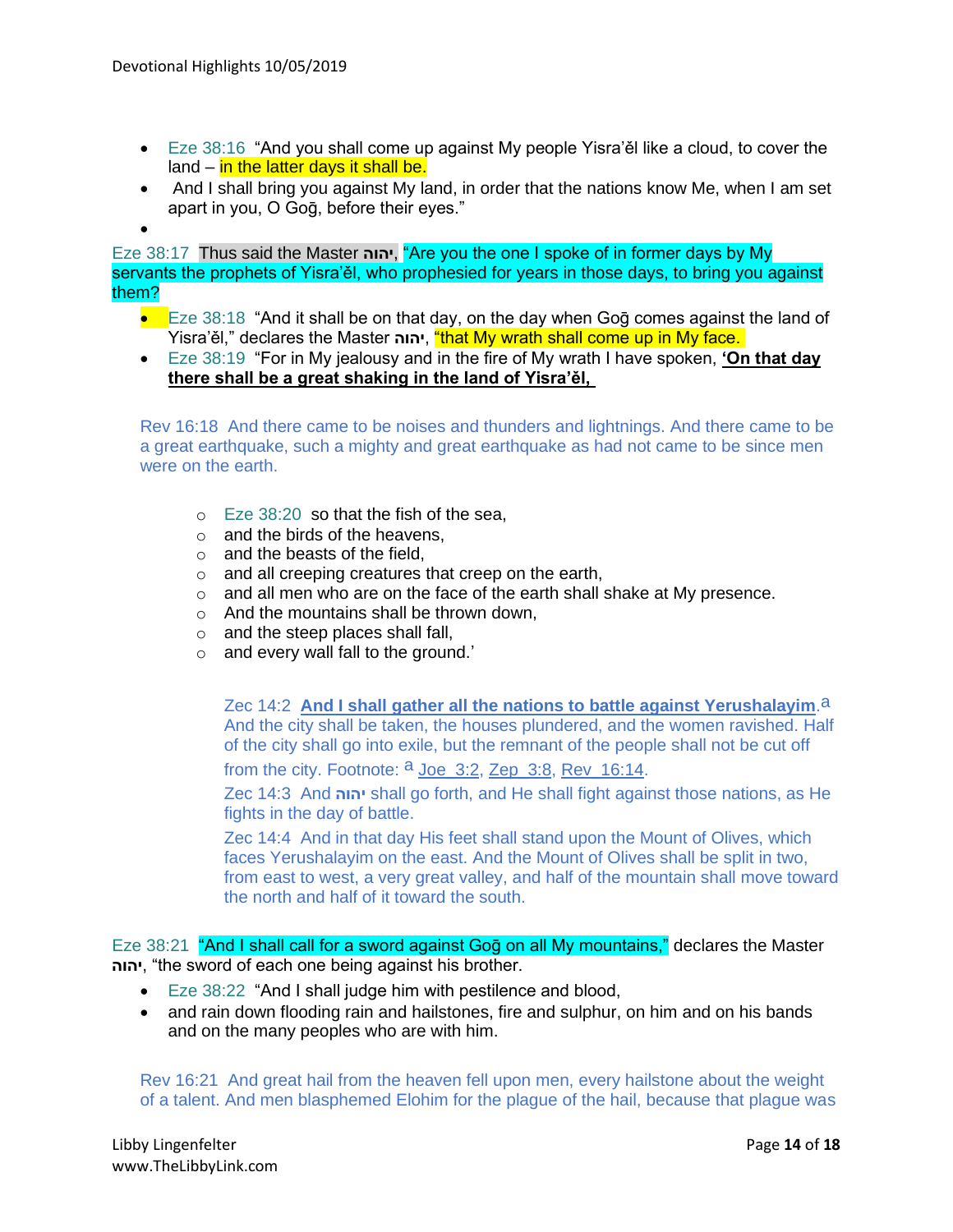# exceedingly great.

# Eze 38:23 **"And I shall exalt Myself and set Myself apart, and I shall be known in the eyes of many nations. And they shall know that I am** יהוה**.' "**

# **Psalm 89**

#### **F.B. Meyer Psalms 89:1-18 NO GOD LIKE OUR GOD - [Text in brown]**

To understand this psalm we must turn to 2Sa\_7:1-29, where God [YHWH] guaranteed that David's kingdom should be continued to his descendants. Nathan's words are quoted in Psa\_89:3-4. But in contrast with these promises, which were conditional upon the faithful obedience of David's descendants, the psalmist sorrowfully recites the disobedience of the Chosen People. There could be no doubt as to the divine faithfulness to Covenant engagements. See Psa\_89:1-2; Psa\_89:5; Psa\_89:8; Psa\_89:14. And the object of this psalm is to inquire whether that faithfulness does not include the recall and restoration of a sinful nation, as it most certainly does include the continued blessing of an obedient one.

**In the first division, Psa\_89:1-18**, the singer enumerates the divine attributes. God's [YHWH's] mercy is conceived as a stately mansion, which is being reared, story by story, throughout the centuries. The enduring heavens, the mightiest natural forces, such as the tides, the glorious mountains, are emblems of qualities in God's [YHWH's] nature. He is described as going forth in a triumphal procession, preceded by Mercy and Truth; and we are invited to accompany Him, and to walk in the light of His countenance.

#### **I Will Sing of the Steadfast Love of YHWH**

**Psa 89:1** I sing of the loving-commitment of **יהוה** forever; With my mouth I make known Your trustworthiness To all generations.

Psa 89:2 For I said, "Loving-commitment is built up forever; **You establish Your trustworthiness in the heavens."**

Psa 89:3 *You said*, "**I have made a covenant with My chosen, I have sworn to My servant Dawiḏ:**

Psa 89:4 I establish your seed forever, And shall build up your throne to all generations.' " Selah.

"The Sceptre shall not depart from Judah, etc." Gen. 49:10. "For Judah prevailed above his brethren, and of him comes the chief ruler [prince]; but the Birthright is Joseph's," 1 Chron. 5:2.

Psa 89:5 And the heavens praise Your wonders, O **יהוה**, Your trustworthiness, too, In the assembly of the set-apart ones.

Psa 89:6 For who in the heavens is comparable to **יהוה** ?Who among the sons of the mighty is ?**יהוה** like

Psa 89:7 Ěl is greatly feared In the company of the set-apart ones, And awesome above all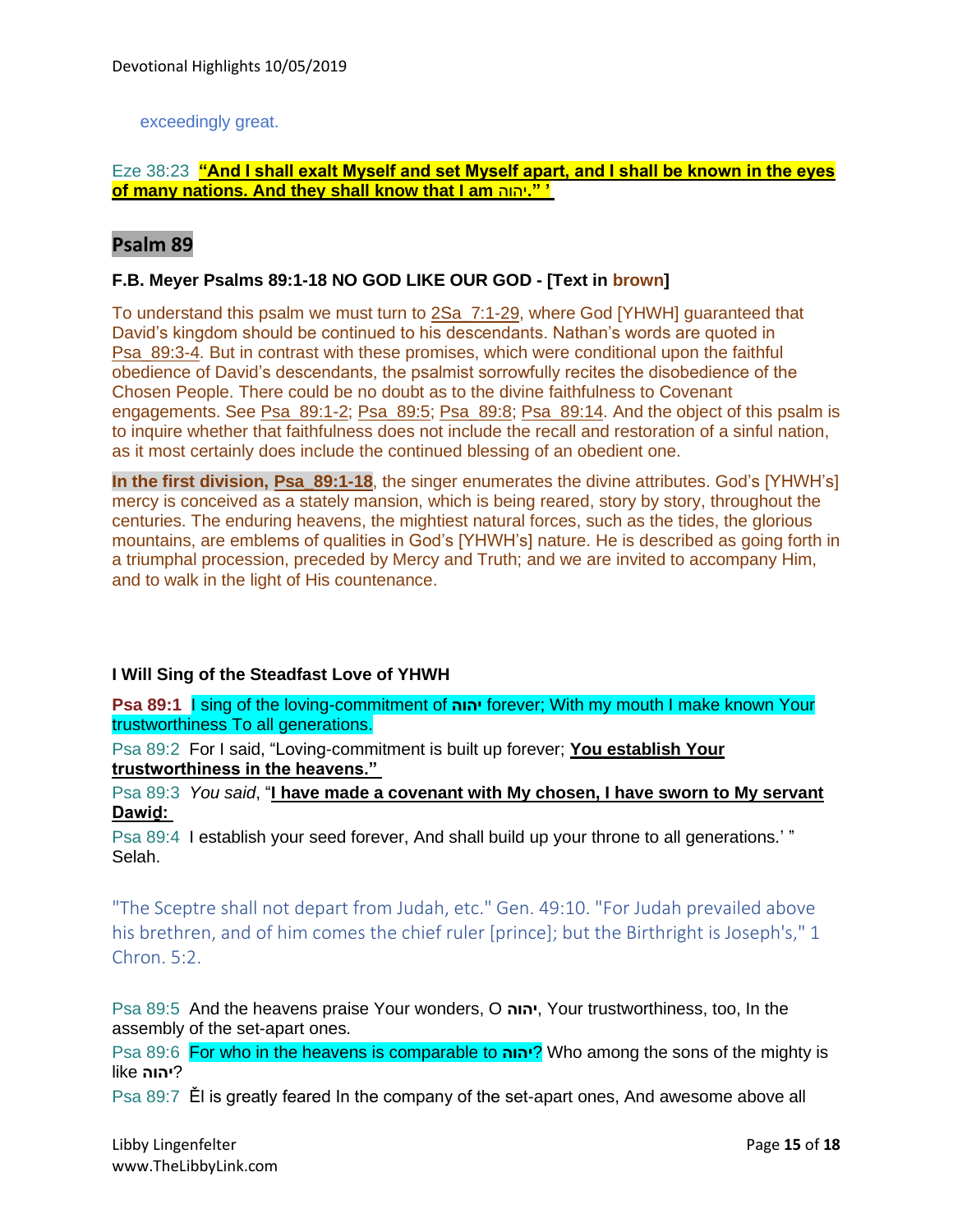those around Him.

Psa 89:8 O **יהוה** Elohim of hosts, Who is mighty like You, O Yah? And Your trustworthiness is all around You.

Psa 89:9 You rule the swelling of the sea; When its waves rise, You still them.

Psa 89:10 You have broken Rahab in pieces, as one who is slain; You have scattered Your enemies With the arm of Your strength.

Psa 89:11 The heavens are Yours, The earth also is Yours; The world and all that fills it. You have founded them.

Psa 89:12 North and south – You have created them; Taḇor and Ḥermon rejoice in Your Name.

Psa 89:13 You have a mighty arm, Your hand is strong, Your right hand exalted.

Psa 89:14 Righteousness and right-ruling Are the foundation of Your throne; Lovingcommitment and truth go before Your face.

Psa 89:15 Blessed are the people Who know the sounding! They walk, O **יהוה**, in the light of Your face.

Psa 89:16 In Your Name they rejoice all day long, And they are exalted in Your righteousness .

Psa 89:17 For You are the comeliness of their strength, And by Your good pleasure our horn is exalted.

Psa 89:18 For **יהוה** is our shield, And the Set-apart One of Yisra'ěl is our Sovereign.

# **Psalms 89:19-37 THE COVENANT WITH DAVID**

In this section the psalmist draws put, in detail, the fundamental prophecy by Nathan already mentioned; first, in the promises given to David, Psa\_89:19-27; and second, in those relating to his descendants, Psa 89:28-37.

David's origin was very humble. His dignity and power were all of God. But our Father never sets a man in any position and fails to supply the gifts needed for it. When He chooses, He anoints, strengthens, and protects. Victory also is granted over the man's enemies, because God's [YHWH's] faithfulness and mercy are beside him, Psa\_89:24. The relationship between the soul and God [YHWH] is very intimate; on the one hand you have Psa\_89:26; and on the other Psa\_89:27.

What a precious promise is Psa  $89:28$ ! From this point the psalmist turns to expand the promises to David's line. They may be chastened, but not permanently rejected. In Psa\_89:33 the twin attributes of mercy and faithfulness are again blended as the ground of hope of sinful and unworthy men. God's [YHWH's] word, once spoken, is inviolable. He is bound by His oath. **Sin cannot alter His promise** or the obligations under which He has laid Himself. His unchangeableness is a bed-rock upon which we may build with certitude.

Psa 89:19 Then You spoke in a vision to Your lovingly-committed one, And You said, "I have given help to one who is mighty, I have exalted one chosen from the people.

Psa 89:20 "I have found My servant Dawiḏ; With My set-apart oil I anointed him,

Psa 89:21 "With whom My hand is established; My arm also strengthens him.

Psa 89:22 "No enemy subjects him to tribute, And no son of wickedness afflicts him.

Psa 89:23 "And I shall beat down His adversaries before his face, And plague those who hate him.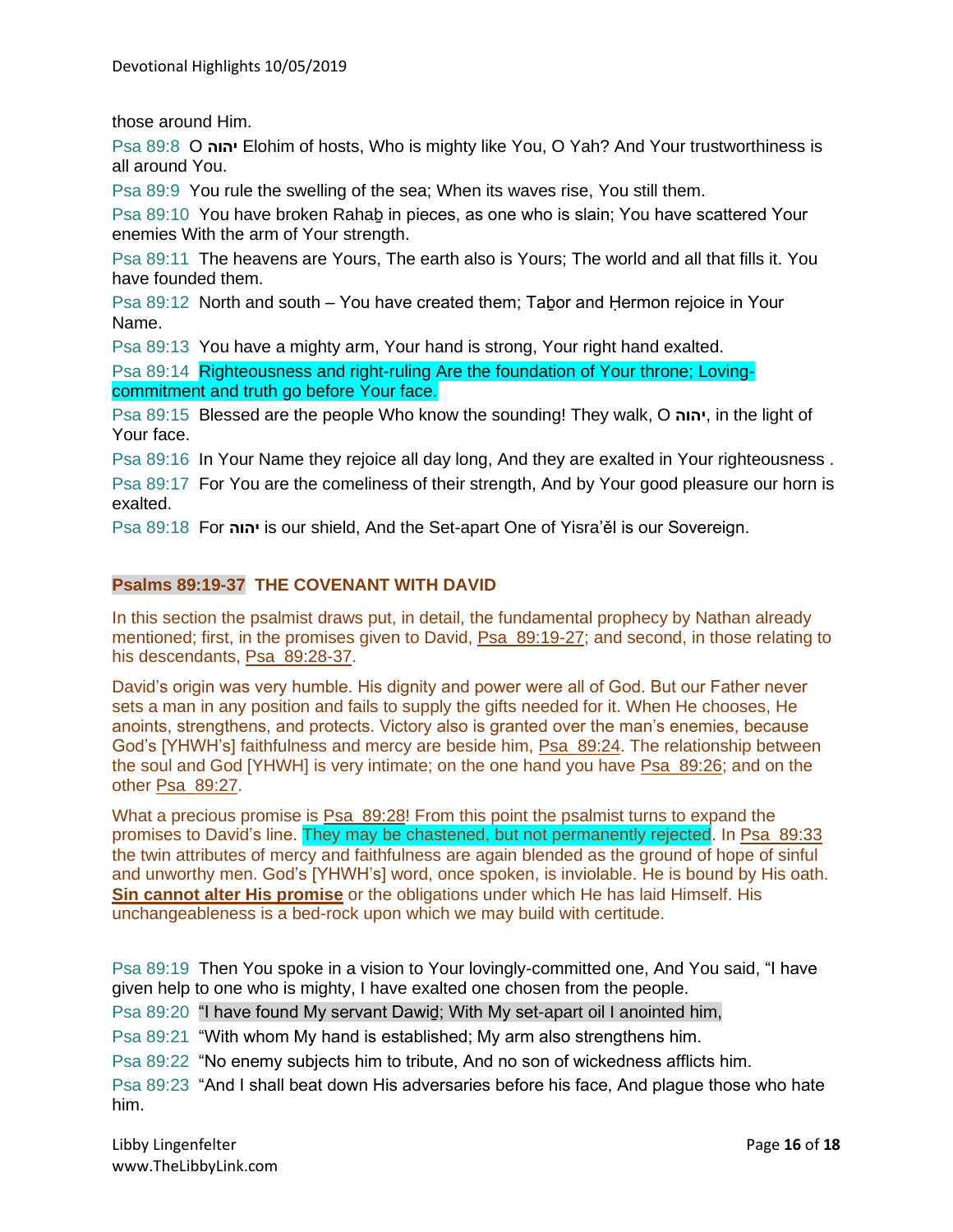Psa 89:24 "But My trustworthiness And My loving-commitment are with him, And in My Name his horn is exalted.

Psa 89:25 "And I shall set his hand on the sea, And his right hand on the rivers.

Psa 89:26 "He calls out to Me, 'You are my Father, My Ěl, and the rock of my deliverance.'

Psa 89:27 "I also appoint him first-born, Highest of the sovereigns of the earth.

Psa 89:28 "I guard My loving-commitment for him forever, And **My covenant is steadfast with him.**

Psa 89:29 "And I shall establish his seed forever, And his throne as the days of the heavens.

- Psa 89:30 "If his sons forsake My Torah And do not walk in My right-rulings,
- Psa 89:31 "If they profane My laws And do not guard My commands,

Psa 89:32 "Then I shall visit their transgression with the rod. And their crookedness with flogging.

- Psa 89:33 "But My loving-commitment I do not take away from him, Nor be false to My trustworthiness.
- Psa 89:34 **"I shall not profane My covenant, Neither would I change what has gone out from My lips.**

Psa 89:35 **"Once I have sworn by My set-apartness, I do not lie to Dawiḏ:**

Psa 89:36 "His seed shall be forever, And his throne as the sun before Me;

Psa 89:37 "Like the moon, it is established forever, And the witness in the heaven is steadfast." Selah.

# **Psalms 89:38-52 "A CONSUMING FIRE"**

Here the psalmist falls into expostulation and lament. Whether he alludes to the time when Jerusalem was taken by Shishak in the days of Rehoboam, 1Ki\_14:25-26, or when the youthful prince Jehoiachin was deposed by Nebuchadnezzar, 2Ki\_24:10-16, it is impossible to say; but it seemed as if God's [YHWH's] faithfulness had failed. The psalmist dwells sorrowfully upon the contrast between God's [YHWH's] ancient Covenant and the sad reality. The family that had been promised perpetual duration and dominion had lost its luster and had become like a dying lamp.

#### However, Psalm 89:29-36 holds!

Then the psalmist betakes himself to prayer, and bases his argument upon the brevity of the age. There is but a little while during which God [YHWH] has the opportunity of manifesting His love and truth. Literally the words are, "Remember-what a transitoriness!" Psa\_89:47. In the last three verses another plea is presented-that dishonor will accrue to God [YHWH] if He does not arrest the continuance of disaster. The insults and reproaches that are hurled against the servants are really directed against their God [YHWH]; therefore He is entreated, in vindicating them, to vindicate Himself.

Psa 89:38 Yet You have rejected and spurned, You have been wroth with Your anointed.

Psa 89:39 You have disowned the covenant of Your servant, You have defiled his diadem in the dust.

Psa 89:40 You have broken down all his hedges, You have brought his strongholds to ruin.

Psa 89:41 All who pass by the way plunder him; He is a reproach to his neighbors.

Psa 89:42 You have exalted the right hand of his adversaries, You have made all his enemies rejoice.